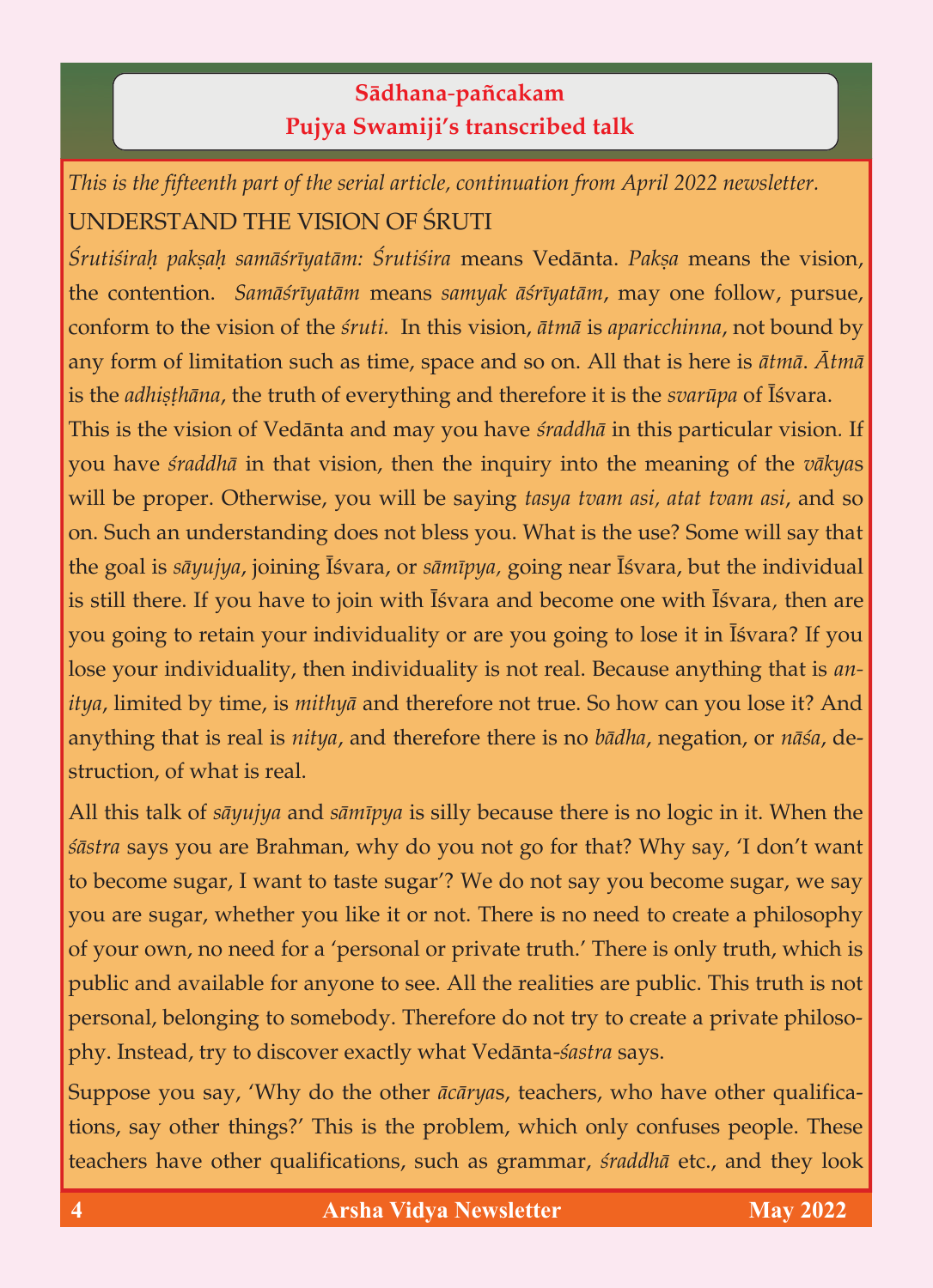upon *sastra* as a *pramāṇa*. They are not mean people. They are all exalted people.<br>They are great devotees, capable of communication, writing and so on. They have all the qualifications going for them. But at the same time, they say different things, and therefore you ask which *mata*, doctrine, to follow? Just look at what things, and therefore you ask which *mata*, doctrine, to follow? Just look at what the *çruti* says, follow the *çruti-mata; çrutiçiraù-pakñaù samäçréyatäm*. They are interpreting the *çruti*, after all.

## **TEACHING SHOULD BE METHODICAL**

What is more, you also have a mind. It is good to have *śraddhā* in the teacher. But when someone says something wrong, who says you have to follow that person or swallow what he or she says? A true teacher may ask you to follow what he is saying, but he will never ask you to just swallow without thinking. So go along with him, try to see what he is saying. That is what we call being 'in tune' with the teacher. As he teaches, he sees a possible obstruction, which he presents for you and you also are able to see it. Then he removes the obstruction and you see and and you also are able to see it. Then he removes the obstruction and you see and gain clarity. This is called the *purvapakṣa-siddhanta* method. Pirst we create an objection, then we remove it. In doing so, you get clarity. This is the method of teaching. The contract of the contract of the contract of the contract of the contract of the contract of the c<br>The contract of the contract of the contract of the contract of the contract of the contract of the contract o

If these great *äcärya*s talk about other things, let them, but you use your *buddhi*, in $t_{\text{ref}}$  is the greatness of  $\frac{1}{2}$  as  $\frac{1}{2}$  as  $\frac{1}{2}$  as  $\frac{1}{2}$  as  $\frac{1}{2}$  as  $\frac{1}{2}$  as  $\frac{1}{2}$  as  $\frac{1}{2}$  as  $\frac{1}{2}$  as  $\frac{1}{2}$  as  $\frac{1}{2}$  as  $\frac{1}{2}$  as  $\frac{1}{2}$  as  $\frac{1}{2}$  as  $\frac{1}{2}$ completely dismiss the *sunkhya* aspect of Patanjali's teaching. All of these great *mahātmās* are certainly respected, but their thinking is not accepted by everyone. If the thought is not acceptable, then you should dismiss it. That is why the approach is not charismatic. In a charismatic approach, you first accept the person as process is not charismatic. In a charismatic. In a charismatic approach,  $\mathbf{r}$  and  $\mathbf{r}$  $\beta$  and then accept what does not help any  $\beta$  is retained any  $\Gamma$  any  $\beta$ 

A student must not simply be cynical, however. Cynicism is not criticism. Cynicism is dismissal of what anybody says, calling it useless. This is what we call cism is dismissal of what any  $\frac{1}{2}$  any  $\frac{1}{2}$  is  $\frac{1}{2}$  of the calling it uses. This is what we call *samçayätmä*, believing neither in oneself nor in anyone else. Criticism, on the other hand, is objectively seeing the limitation or fallacy of an argument, so that the fal-

\_\_\_\_\_\_\_\_\_\_\_\_\_\_\_\_\_\_

<sup>85</sup> *Pūrvapakṣa* = opponent's point of view; *Siddhānta* = response to the opponent's objection. **<sup>86</sup>** Säìkhya *=* a dualist school of thought